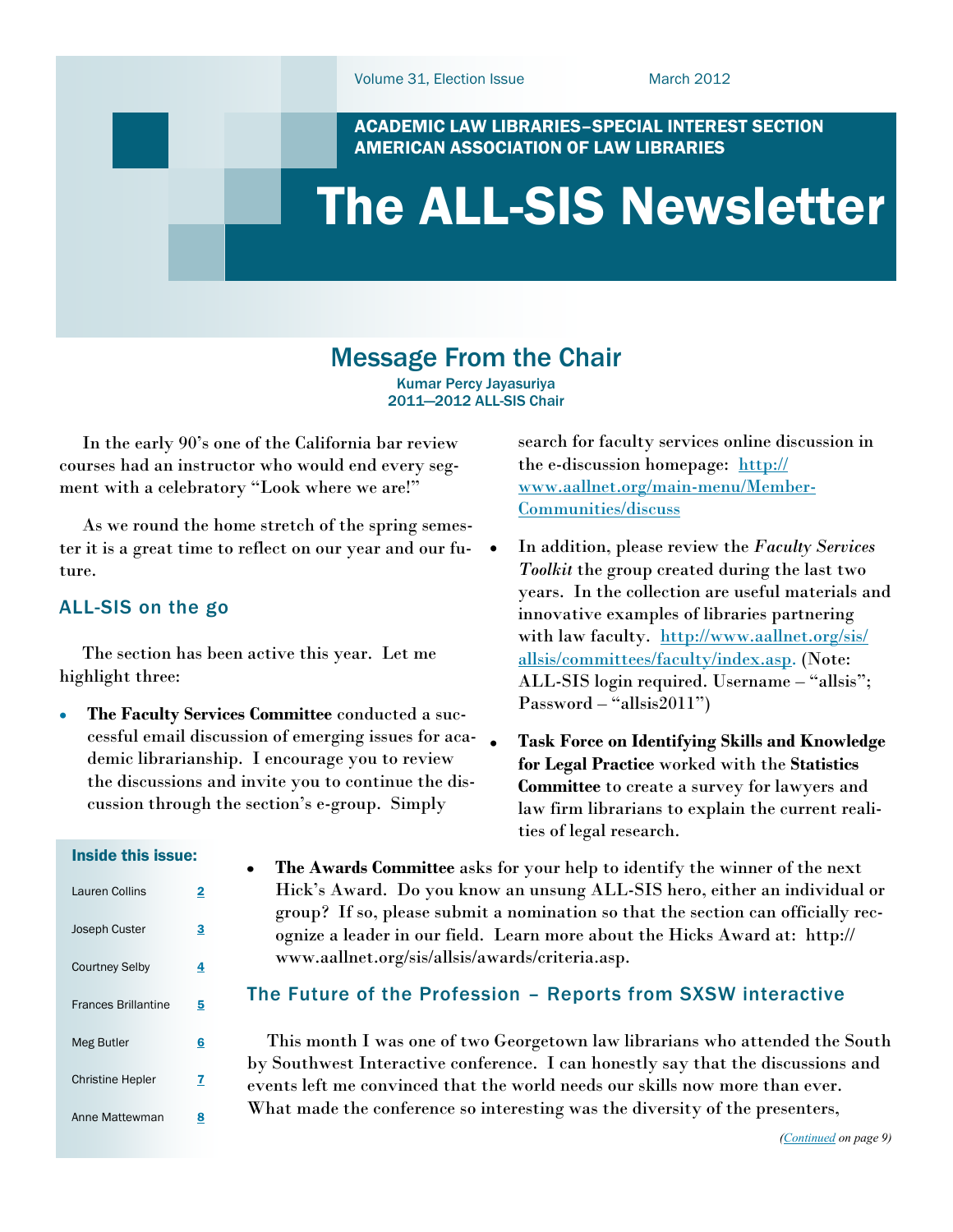# Lauren Collins Vice-Chair / Chair-Elect Candidate

### <span id="page-1-0"></span>**Biography**



Lauren M. Collins is Law Library Director and Assistant Professor of Law at the North Carolina Central University (NCCU) School of Law. She teaches Advanced Legal Research and research courses in specialized areas including Administrative Law. Prior to NCCU, she was the Head of Reference Services at the J. Michael Goodson Law Library at

Duke University. She has held positions as a reference librarian at Duke Law, Wayne State University and the University of Miami.

 Lauren serves on the Publications Committee of the North Carolina State Bar and has written articles for the North Carolina State Bar Journal. She has served on the Diversity, Membership Development and Annual Meeting Program Committees of AALL as well as the Special Committee: Developing Law Librarians for the Future. She has been actively involved in RIPS-SIS, SEAALL and MichALL. As a member of ALL-SIS, Lauren has served on the Nominations, Legal Research and Sourcebook and CO-NALL/Mentoring Committees. She has written articles for AALL Spectrum and a Book Review for Law Library Journal. She is active with the Center for Computer-Assisted Legal Instruction (CALI), having presented at CALI Conferences and written CALI Lessons on international legal research topics and cost effective legal research. In 2008, Lauren received the AALL Minority Leadership Development Award.

 Lauren received a M.S. in Information from the University of Michigan (2003), J.D. from the

University of North Carolina (1994) and a B.A. in Communications from Howard University (1991). After graduating from law school, Lauren practiced employment and labor law in North Carolina and Michigan and provided anti-harassment training to UAW employees for a national law firm.

### Personal Statement

 I am honored to be nominated for Vice Chair/ Chair Elect of ALL-SIS. One of my favorite things about being a law librarian is our collective commitment to serving our profession. Anytime I am given a chance to serve our calling as librarians, I am delighted for the opportunity to do so. Service in Special Interest Sections, Chapters, Caucuses and on Committees allows us to promote and enhance our profession. The chance to serve in a leadership role is even more of a privilege. Not only does it allow us to give back, it puts us in a position to encourage others to do the same. As leaders, we can assist those who have had the desire to serve but just haven"t known how to become involved. As leaders, we can inspire those who have had that desire but lost it somewhere along the way. In my career as a law librarian, one of the greatest rewards I have received has been the chance to support my colleagues and help some of them find opportunities shine. For academic law librarians, ALL-SIS is one of the most significant means to make a difference in our profession and to our colleagues. Participation in ALL-SIS provides opportunities to learn, share and otherwise benefit from the experiences of our peers. I am especially excited to be considered for service at a time when financial challenges make engagement and participation difficult. We must now figure out how to do more with less in service to our institutions, the Association and our profession. I look forward to becoming a part of the discussion and the work necessary to rise to the challenge.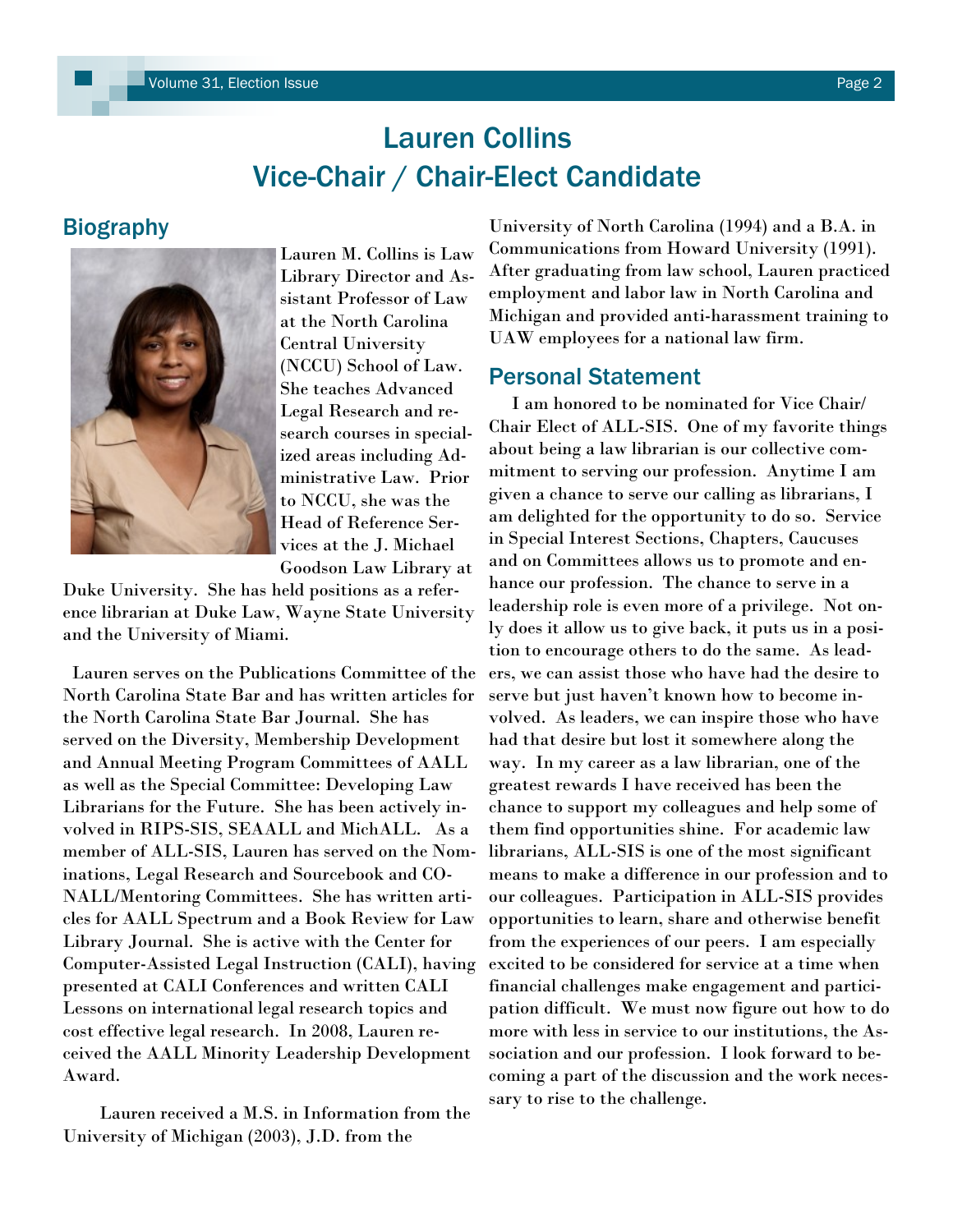## Joseph Custer Vice-Chair / Chair-Elect Candidate

### <span id="page-2-0"></span>Biography



Joe Custer has been Assistant Professor of Law and Director, Omer Poos Law Library of Saint Louis University since July of 2010. Before becoming a Director, Joe worked at the University of Kansas Wheat Law Library where he was the Associate Director for twelve years and prior to that he was Reference/Collection Development Librarian for

three. Before working at the University of Kansas, Joe held the position of Director of Information Services and Attorney at the law firm of Gage and Tucker in Kansas City, Missouri.

Joe has a M.L.S. from the University of Missouri-Columbia and a J.D. from the University of Arkansas-Little Rock. He will complete a M.B.A. from the University of Kansas this upcoming May. He teaches Advanced Legal Research and has authored and edited several articles and books. He won the 2009 AALL/LexisNexis Open Division Call for papers with the paper "The Truthiness of Thinkable Thoughts Versus the Facts of Empirical Research." His most recent article is called "Making the Leap to Being a Law Library Director" published in the 2011 volume of *Trends in Law Library Management and Technology*. He has also authored, along with University of Kansas Wheat Law Library colleague, Christopher Steadham, the textbook "Kansas Legal Research." He is currently working with Christopher on writing and editing the 4th edition to the "Kansas Legal Research and Reference Guide," due for publication later in 2012.

Scholarship, ABA Site Visit and Building Committees. He was chosen this year by the Saint Louis

University Law School student chapter of the legal fraternity of Phi Alpha Delta to be a Law Faculty member of PAD. His selection was based on his interaction with law students. Joe has served on AALL"s Recruitment, Mentoring, Training the Next Generation of Law Librarians, AALLNET, and LLJ and AALL Spectrum Committees. He was Vice Chair and Chair of the LLJ and AALL Spectrum Committee. He currently serves on the Economic Status of Law Libraries Committee. Joe has been on the ALL-SIS Legal Research and Continuing Status/Tenure Committees. He was also on the Advanced Legal Research Web Sourcebook Subcommittee. He was Vice Chair and Chair of the Continuing Status/Tenure Committees. In 2010-2011, Joe was President of the Conference of Law Libraries of the Association of College Jesuits and Universities. Joe is also a past President of the Mid-American Association of Law Libraries and is currently the Secretary for the Mid American Association of Law Libraries Consortium.

### Personal Statement

 I"m very humbled by my nomination. When I think of all the outstanding academic law librarians in ALL-SIS, I wonder why my name even came up. This is not false modesty; it is just how I feel. I know Courtney Shelby and she is an awesome law librarian who works incredibly hard. She would be a great Vice Chair/Chair Elect. Unfortunately, I do not know Lauren Collins, but I have heard great things. Just to be named with these two makes me think I am doing something right.

Joe serves on the Saint Louis University Law School lands and in the cities; in college towns and down- As far as I am concerned, I do have some experience and views to offer like all the rest of you. I have served as a law librarian in both the firm and law school environment. I"ve worked in the hinter-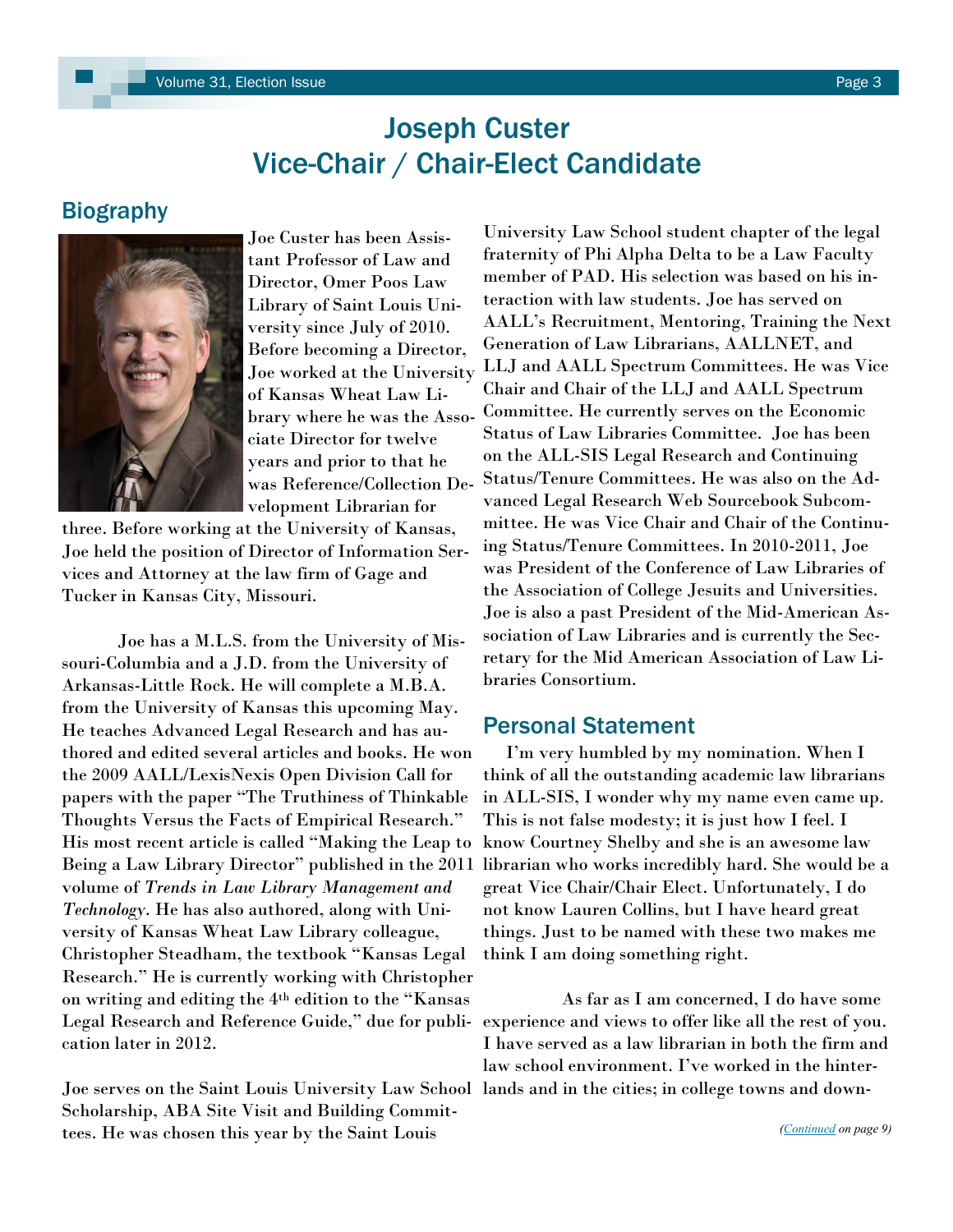## Courtney Selby Vice-Chair / Chair-Elect Candidate

### <span id="page-3-0"></span>**Biography**



Courtney Selby is currently serving in her first year at the Maurice A. Deane School of Law at Hofstra University as the Associate Dean for Information Services, Director of the Law Library, and Associate Professor of Law. Prior to her appointment there, she served as the Collection Development and Instructional Services librarian at the University of Tulsa College

of Law. Over the past ten years, Courtney has taught both Introduction to Legal Research and Advanced Legal Research, and she will be teaching two specialty research courses in the summer and fall of 2012. Both a Practice-Ready Research Skills course and an Administrative Legal Research course are new additions to the Hofstra curriculum.

 Courtney has been actively involved in AALL since 2004 and has taken a number of leadership roles within the association. She has served on the AALL Leadership Development Committee, as the Chair of the SR-SIS, Chair of the Standing Committee on Lesbian and Gay Issues for the SR-SIS, Chair of the ALL-SIS Collection Development Committee, and Contributing Editor for Collection Development to the *Technical Services Law Librarian*, a quarterly publication of TS-SIS. Her work in ALL-SIS also includes a year of service on the Legal Research Committee, and she was selected to present a program at the 2010 AALL Annual Meeting on collection development tools. Courtney has been involved in our organization at both the national and chapter levels, serving as the treasurer for the Mid-America Association of Law Libraries.

Not only has Courtney demonstrated her dedication to the profession in her willingness to take on leadership roles, she has also sought out opportunities to give presentations and craft publications that allow her to remain continually engaged in the exchanges essential to the continued evaluation and development of law librarianship as a discipline.

#### Personal Statement

 The people I have met and the opportunities I have been given as a result of my involvement in ALL-SIS have had a marked and incredibly positive impact on my life, both professionally and personally. I have learned so much about academic law librarianship by working with my colleagues across the country, and I am currently enjoying immeasurable benefits from the mentoring I have received from other academic law library directors as I have embarked on this new journey in my career. It is this unwavering intellectual stimulation, professional support, and broad-based encouragement that I want to help perpetuate within our organization. It is my sincerest hope that by joining the ALL-SIS Executive Board, I will have an opportunity to lend my energy, enthusiasm, and vision to our continued exceptional work.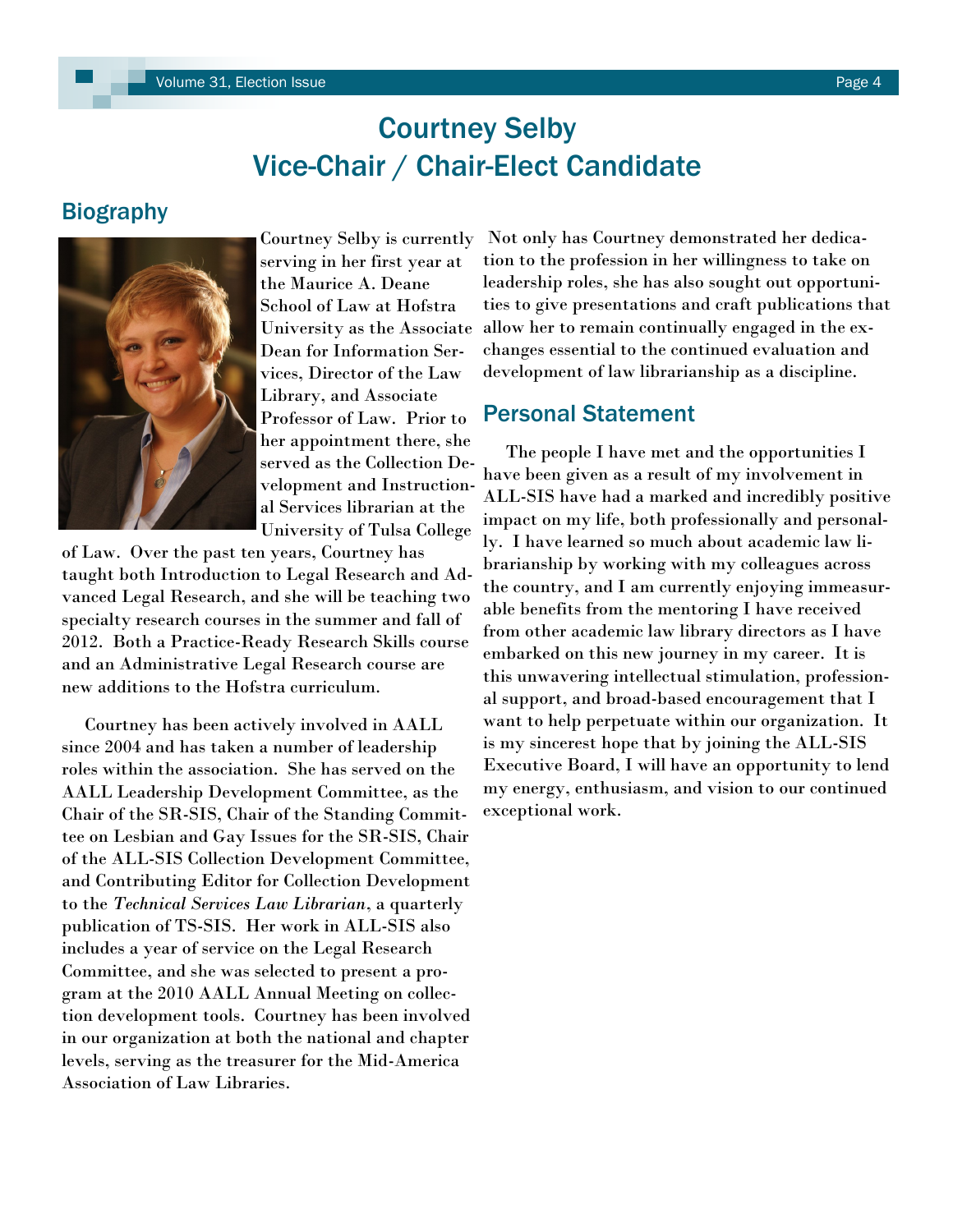# Frances Brillantine Secretary / Treasurer Candidate

### <span id="page-4-0"></span>**Biography**



As Head of Access Services at the Catholic University of America Law Library, Frances Brillantine oversees circulation, interlibrary loan, stacks maintenance, course reserves, student satisfaction surveys, and library security. She also manages the circulation and ILL modules of the law library"s ILS and regularly attends conferences

devoted to the ILS. Frances enjoys creating displays and has mounted several for the law library and law school, the most recent being a history of the school"s Law & Public Policy Program. Frances has worked at Catholic for over twenty years, since her days as a student enrolled in CUA"s School of Library and Information Science.

 Frances is currently serving on the ALL-SIS Student Services Committee and has previously served on the Awards Committee and the Middle Managers" Breakfast Meeting committee. She is also an active member of the Law Librarians' Society of Washington DC (LLSDC), having served as president, treasurer, and board member.

 Frances has an M.S.L.S. from The Catholic University of America and a B.A. in English from George Mason University.

 Frances enjoys writing and presenting, particularly in the area of student satisfaction surveys. Most recently, she presented the ALL-SIS program *Developing and Using Patron Satisfaction Surveys* at AALL in 2011, and wrote "How to Create an Effective Survey" for the ALL-SIS Student Surveys Subcommittee.

### Personal Statement

 One of the most rewarding aspects of my job is helping to train students to become librarians. We are fortunate to have three full-time scholarship positions as well as several part-time positions for students enrolled in CUA"s School of Library and Information Science. When we hire new students, I hope to see those intangible qualities that are not always evident in a resume, but which I think are crucial to being a successful librarian: flexibility and the willingness to learn new things, especially new technologies. For that is what librarians do: look for ways to improve existing procedures and services. To me, this is the great benefit of ALL-SIS: the opportunity to learn and collaborate with colleagues in order to give our patrons the best service possible. I am honored to be considered for the position of Secretary/Treasurer. If elected, I welcome the chance to contribute to the excellent job ALL-SIS does of providing its members the opportunity to learn and grow as librarians.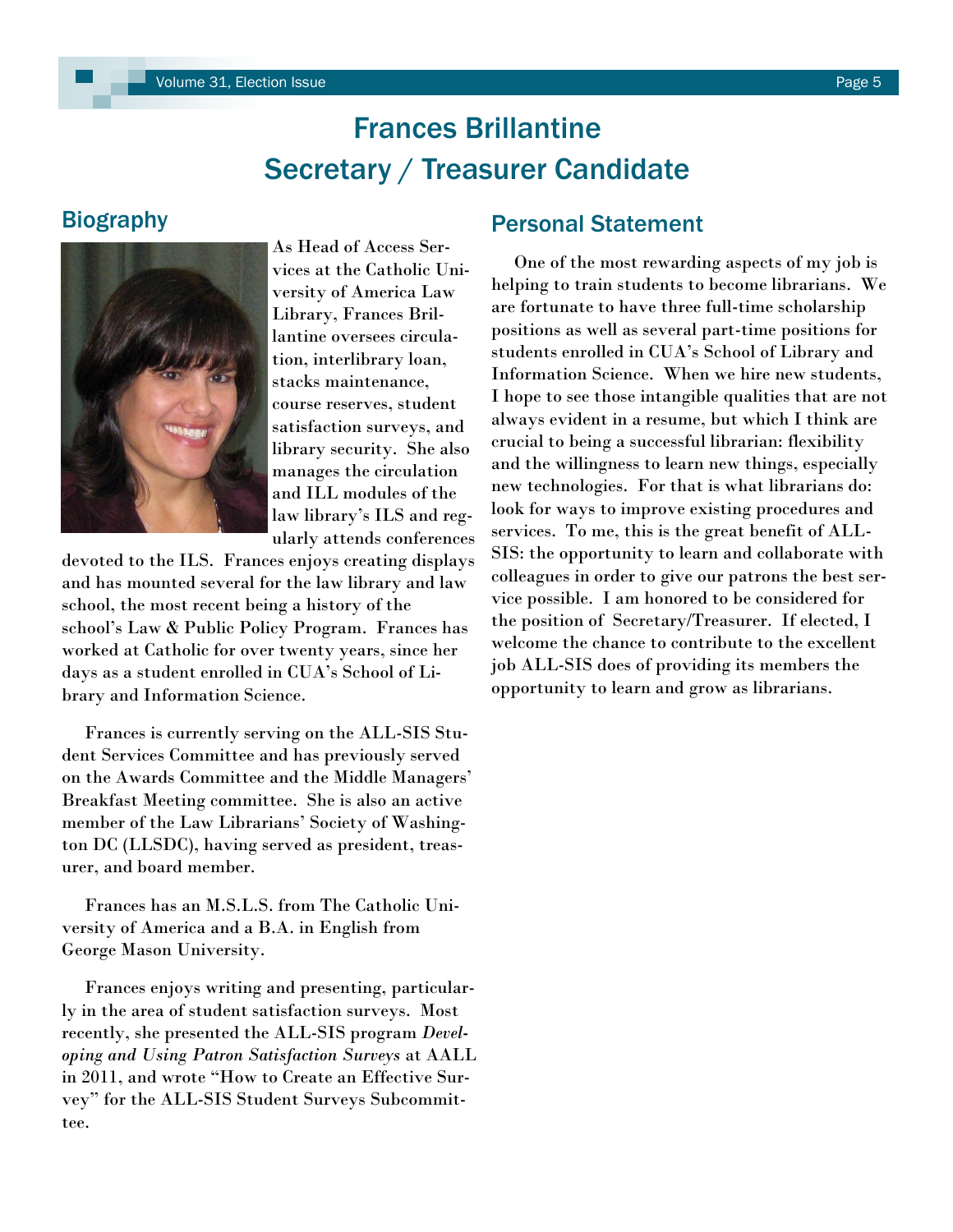# Margaret (Meg) Butler Secretary / Treasurer Candidate

### <span id="page-5-0"></span>Biography



Margaret (Meg) Butler is the Associate Director for Public Services at the Georgia State University College of Law Library. At Georgia, she oversees all aspects of public services while performing reference duties and teaching a required legal research course for 1L students and advanced legal research. Before moving to Georgia, she served as the Interna-

tional Law Reference Librarian/Interlibrary Loan Supervisor at New York Law School and also taught upper division legal research courses.

 Since joining ALL-SIS, Meg served as Public Relations Committee chair, filling in when the prior chair stepped down mid-year and continuing on that committee for another two years. She currently serves as the chair of the Program Committee. Meg is a member of several other SISs, currently completing her term as the SR-SIS Chair. Meg has also been active on the chapter level, serving as on the newsletter committee and later as editor for the Law Library Association of Greater New York (LLAGNY) newsletter (member 2006-2010, editor 2009-2010).

 Meg"s scholarly interests include the pedagogy of legal research, leading her to participate in the Boulder Conference on Legal Education in 2010. She later received the AALL/LexisNexis Call for Papers Award (New Member Division) for the paper she shared at that conference. Additional areas of interest include library management and faculty services.

### Personal Statement

 I would be honored to serve as the Secretary/ Treasurer for ALL-SIS. I support ALL-SIS"s mission of providing a forum for the exchange of ideas and information on academic law libraries and representing member interests at the association level. My experience as an SIS chair gives me perspective about what to expect as Secretary/Treasurer.

 The Secretary/Treasurer can be critical in assuring that the SIS remains on track, for example by timely providing meeting minutes that allow participants to keep track of their commitments and follow through accordingly. As Secretary/Treasurer I will be an enthusiastic participant in meetings, prioritizing the needs of ALL-SIS in my time and communicating well with my fellow board members.

 ALL-SIS members have helped me learn and grow as a professional librarian, and I want to support the group that has enabled me to enjoy a happy professional life.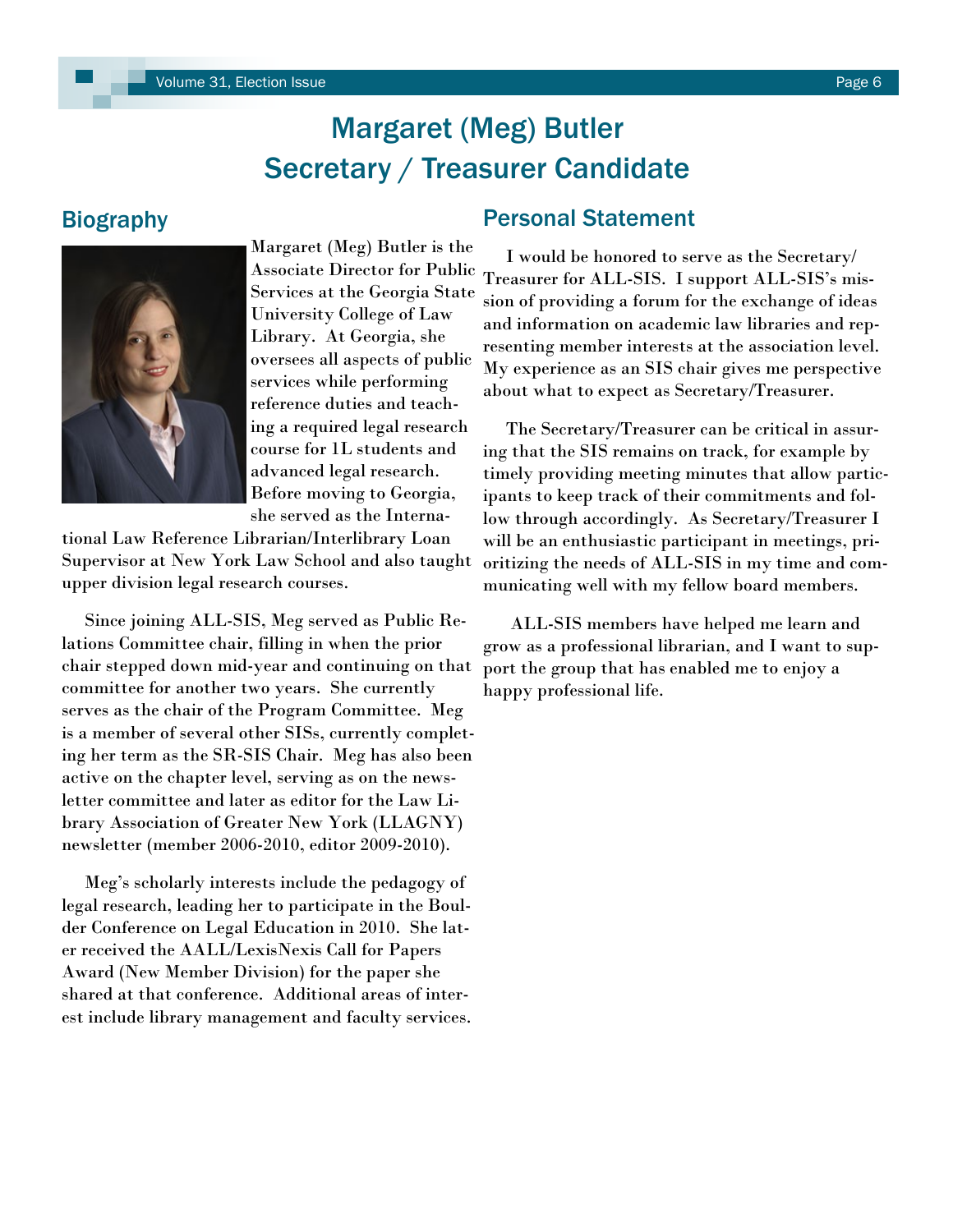# Christine Hepler Secretary / Treasurer Candidate

### <span id="page-6-0"></span>**Biography**



Christine I. Hepler has been the Associate Director of the Garbrecht Law Library at the University of Maine School of Law for six years. As the Associate Director, she is responsible for the day to day operations of the Public Services department; she oversees the Collection Development Team and monitors the Library"s budget. In addi-

tion, Christine teaches Legal Research as a part of the first year Legal Writing and Research program and she teaches Legal Research for the Maine Practitioner, an advanced legal research class.

 Christine has served on the Executive Board of Law Librarians of New England, for several years, in several capacities, including serving as President for the organization in 2010-2011. She currently holds the position of Immediate Past President. As a member of ALL-SIS, Christine has served on the ALL-SIS Legal Research and Sourcebook Committee and was a member of the Planning Committee for the ALL-SIS Legal Research Roundtable for the 2009 Annual Meeting.

### Personal Statement

 I am honored to be considered for the Secretary/ Treasurer position of ALL-SIS. This position is an important one for any organization and that is especially true with ALL-SIS because of the numerous constituencies that must remain informed of its activities-- the SIS membership, other SIS groups and the leadership of AALL. ALL-SIS has always been a very active and engaged group and plays a vital role in the promotion and progression of our

profession. Maintaining the smooth flow of information to and from the SIS will insure the groups vitality and continue its tradition of great work. To that end, I believe I have the leadership skills and work ethic that will make this happen.

 Furthermore, I have thoroughly enjoyed my involvement in Law Librarians of New England. It has been a great way to learn from my local colleagues, share ideas with others and develop educational opportunities for LLNE"s membership. I look forward to doing the same at this level of our organization-learning from my colleagues in ALL SIS, sharing my ideas with others and developing educational opportunities for the ALL-SIS membership.

 It would be an honor to serve the section as it Secretary/Treasurer. Thank you for your consideration.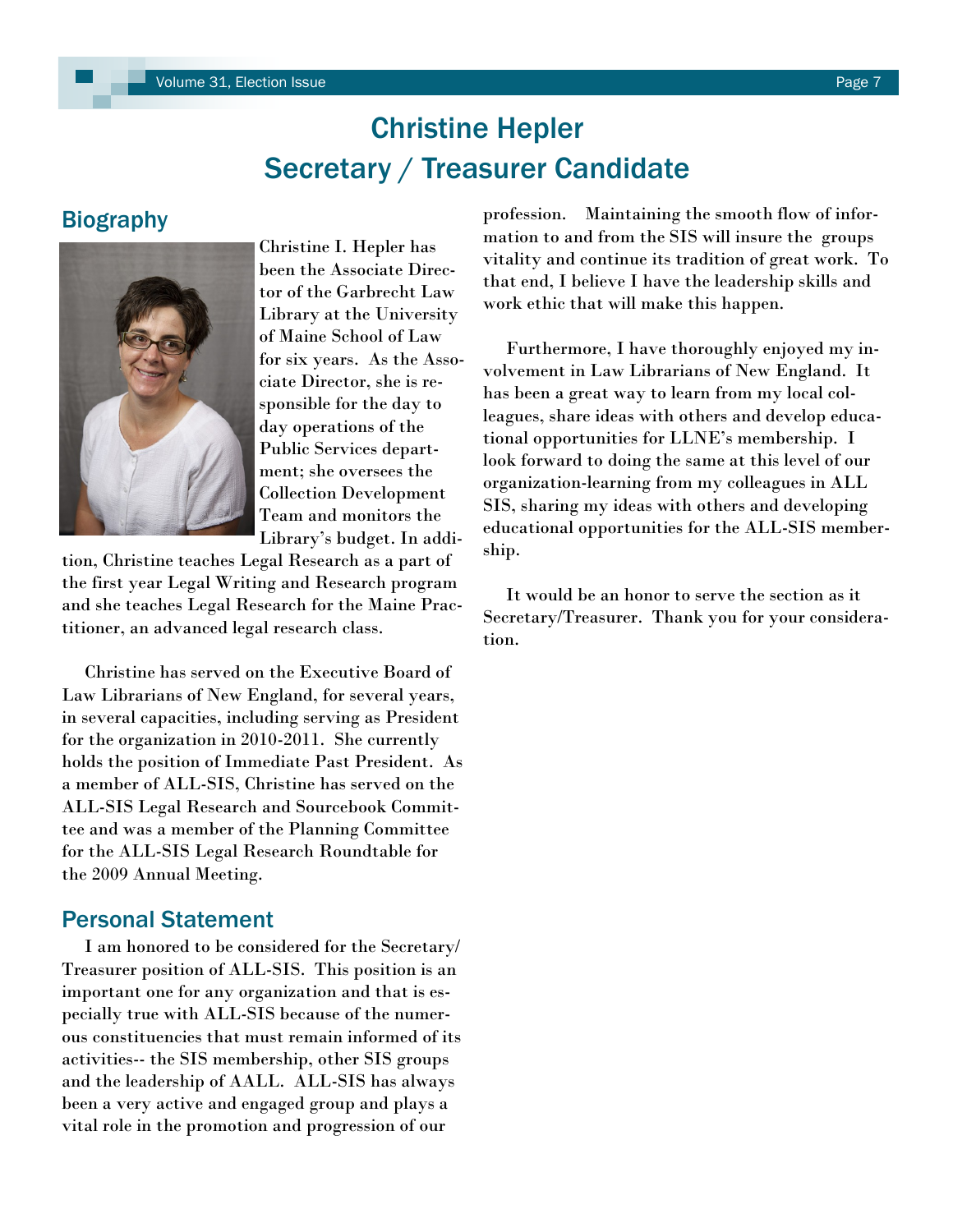# Anne Matthewman Secretary / Treasurer Candidate

### <span id="page-7-0"></span>**Biography**



Anne Matthewman has been the Chief Law Librarian at Dalhousie University since 2010. As well as managing the Sir James Dunn Law Library, she teaches Advanced Legal Research and one section of the Legal Research and Writing course. Anne sits on a number of committees at Dalhousie including the University Librarian"s

Senior Management Team and an ad hoc committee working on the restructuring of the Law School"s research, writing and advocacy program. Prior to being at Dalhousie, Anne was the Library Manager/Executive Director of the Toronto Lawyers Association for many years.

 Anne has held a number of positions with AALL the most recent being the Co-Chair of the Annual Meeting Program Committee for the 2012 Annual Meeting in Boston and a member of the Program Committee for the 2011 Annual Meeting in Philadelphia. She was the 2010-2011 Chair of the Special Interest Section Council and was Chair of the SCCLL SIS in 2009-2010. From 2001-2004 Anne was AALL Treasurer. She has also served on the LLJ/Spectrum Advisory Council and she chaired the Program Committee for the Annual Meeting in 2000, also held in Philadelphia. Anne was President of the Canadian Association of Law Librarians from 2007 to 2009 and continues to be active in that Association.

 Anne has a B.A. and an M.A. from the University of Windsor and an M.L.S from the University of Western Ontario.

### Personal Statement

 Many years ago I was asked to be the Co-Chair of the 3rd Northeast Regional Conference, NE "95 – Libraries Without Borders. It was one of my first opportunities to work together with law librarians from all types of law libraries and it was a wonderful experience for me. I learned that we all have the same goal – to provide the services and materials our clients need to succeed no matter where they are in their legal career. Since then I have taken every opportunity to work together with my colleagues and also to take part in AALL activities, committees and SISs.

 As one of these entities, our SIS offers opportunities to help build our skills and also provides a collegial support network to each of us. As academic librarians we have the same goal of providing the services and materials our clients need to succeed and we face many of the same external forces as our colleagues in other types of law libraries. However, our responses differ given our user groups, governing bodies, and internal structure. The support that ALL-SIS offers is targeted to our needs. I have made great use of this support as I adapted to being an academic librarian and now I would like to contribute to ALL-SIS.

 Both my work experience and my past responsibilities with AALL have given me wide-ranging experience with financial management and with secretarial functions. I value my membership in ALL-SIS and hope you will give me an opportunity to leverage my experience as Secretary/Treasurer.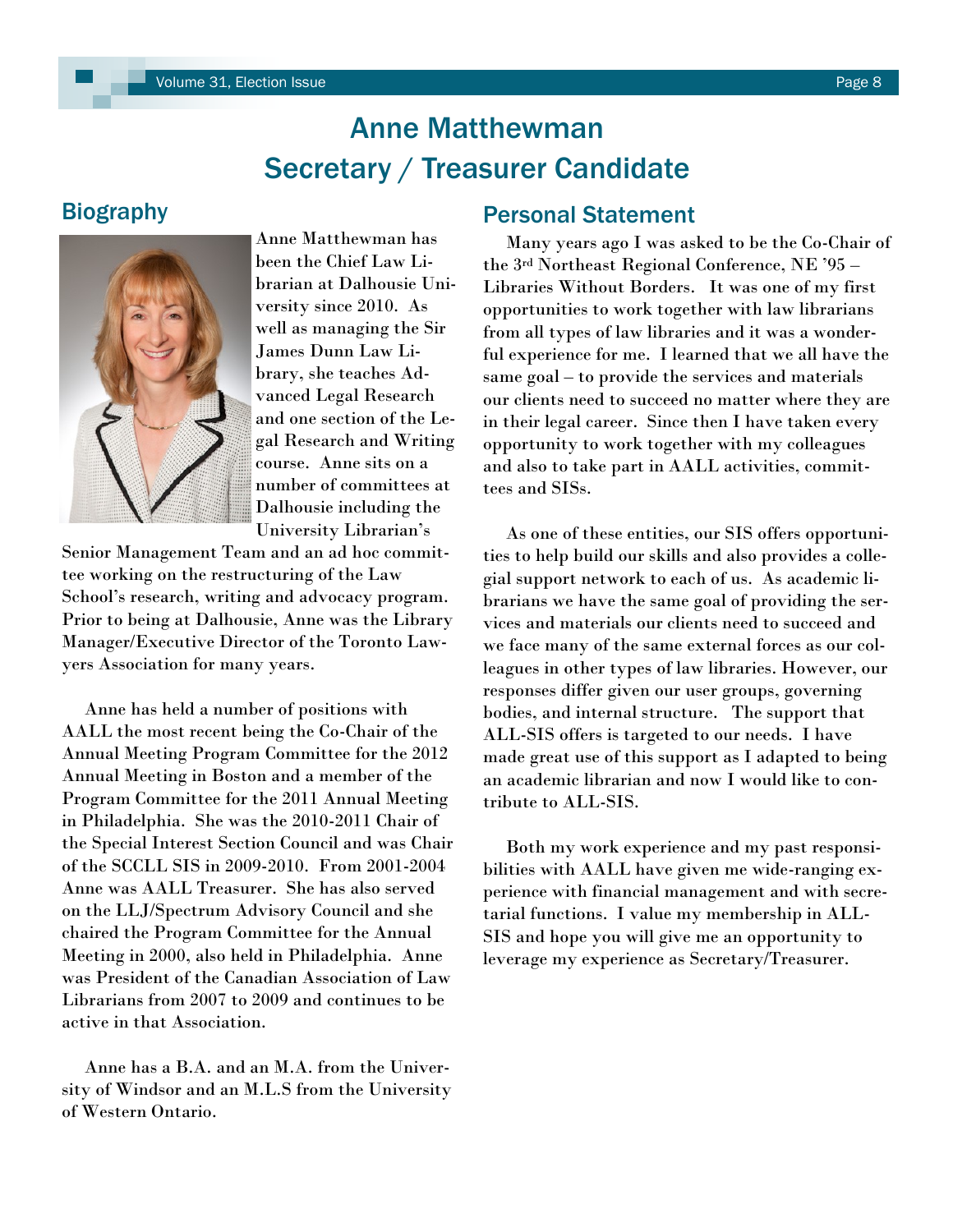# <span id="page-8-0"></span>Joseph Custer (cont'd) Vice-Chair / Chair-Elect Candidate

#### *[\(Continued](#page-2-0) from page 3)*

towns. Regardless of where we are stationed, we are all dealing with many of the same issues, such as the necessity and challenges of technology, how to work together on our collections from across town or across states, how to be current with our websites and what we should preserve on our servers, and don"t forget status.

 To sum up, a vote for Courtney or Lauren is a great vote because I"m convinced that either one of them will do an outstanding job. All I can add is what the privilege of being the Vice Chair/Chair elect will mean to me. It means a great opportunity to work, learn and collaborate with outstanding professionals to make ALL-SIS even better than it is today. If this responsibility is placed on me I will face it with the utmost respect, seriousness and hard work it deserves. I think we can all agree that there is plenty to consider in our profession today. I think a quote from Bobby Kennedy makes a lot of sense for what we are currently confronting: "All of us might wish at times that we lived in a more tranquil world, but we don't. And if our times are difficult and perplexing, so are they challenging and filled with opportunity. "

### Message from the Chair (cont'd)

#### *([Continued](#page-0-0) from page 1)*

exhibitors, and the audience. Programs were led by doctors, lawyers, engineers, governmental officials, non-profit organizations, journalists, computer designers, and lots of librarians.

 The major theme of the conference was "Big Data." The information compilers may have a clear understanding of the information they have. The technology staff may know how to build a platform to manage the data. However, only a librarian has the skills to identify the user's needs, the relevant information, the appropriate delivery platform, and related legal considerations.

 One moving example was a SXSWi program about providing pre-natal health care information to women in remote parts of Africa. The women were at great risk of death during pregnancy. Most lived without mail or reliable telephone services. They often live up to a 3 day drive from the nearest hospital. The presenters were physicians from Doctors without Borders, an international organization of health providers to troubled parts of the world. The group recognized the need to protect the women"s private medical records while communicating over SMS text messaging services, the only reliable communication system. In the end they created a partnership with the Microsoft Health Cloud service to manage their records and relay vital information via SMS text.

 The need for information specialists is global. The final keynote speaker was the founder of Code for America. She told inspirational stories of how her group changed Boston and other US cities by sending innovative computer and information experts to local governmental agencies. Together they created local services that connected people with sources of information and inspired citizen involvement. One example was a program to solve the problem of fire hydrants that were plowed in after a snow storm. They created an online application which helped people adopt their local hydrants and cooperate to keep them accessible.

 These are just two ways that our skills can change the world. The executive board and I welcome you to participate in this discussion about our present and future.

 Your first step could be to vote for two more innovative and energetic ALL-SIS executive board members. Barbara Traub has created this informative issue to help you learn about our candidates.

 **Look where we are.** Are you ready to change the world?